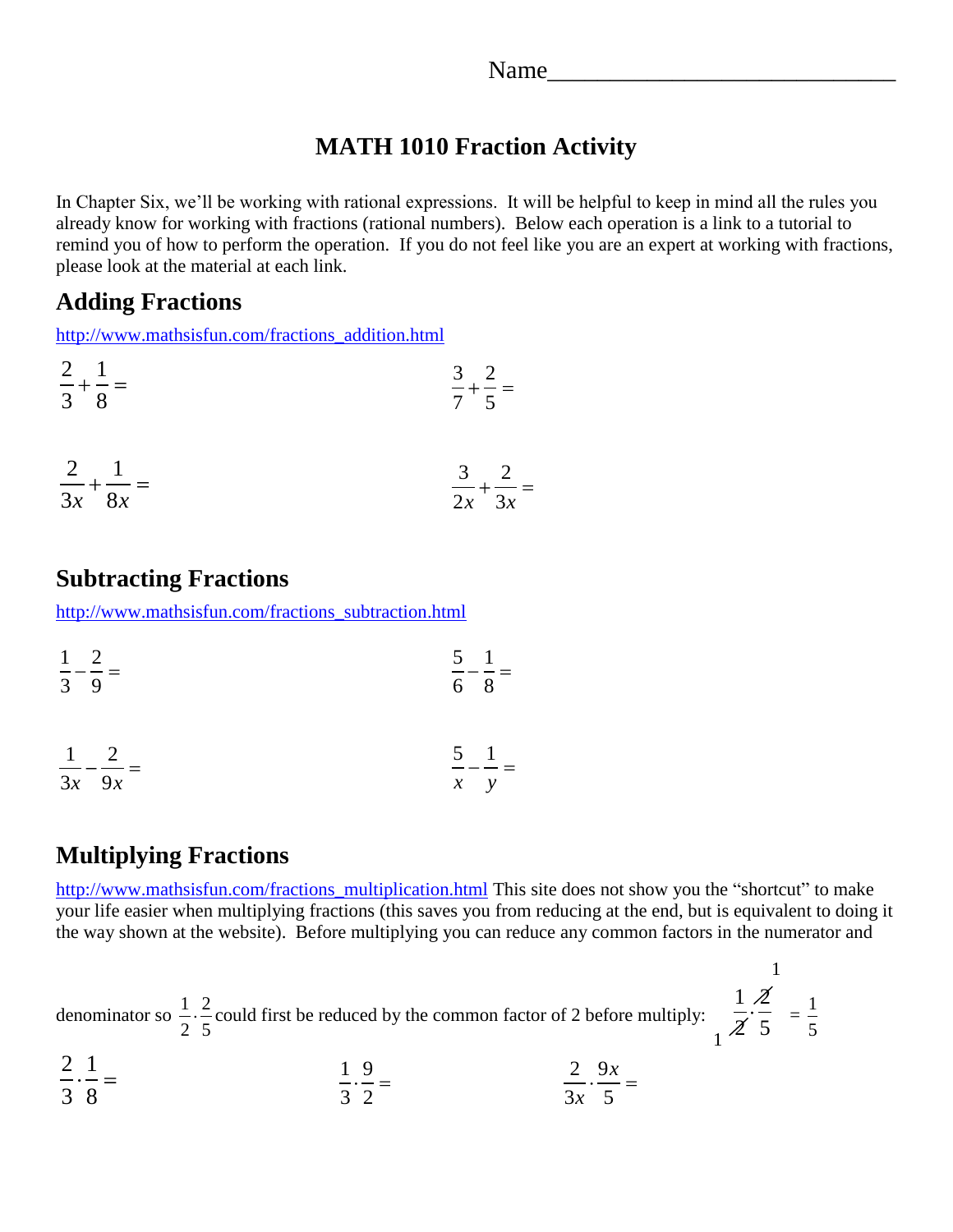# **Dividing Fractions**

[http://www.mathsisfun.com/fractions\\_division.html](http://www.mathsisfun.com/fractions_division.html)

$$
\frac{1}{3} \div \frac{2}{9} = \frac{5}{6} \div \frac{1}{8} =
$$

$$
\frac{1}{3x} \div \frac{2}{9x} = \frac{5x}{6} \div \frac{1}{8x} =
$$

# **Practice with Fractions**

Find which answer is equivalent for the following problems:

| 1. $\frac{3+6\cdot4}{3}$ =       |                                     |                                                                      |                                                                     |                                                  |
|----------------------------------|-------------------------------------|----------------------------------------------------------------------|---------------------------------------------------------------------|--------------------------------------------------|
|                                  | a. $3+\frac{6\cdot 4}{3}$           |                                                                      | b. $\frac{3}{3} + 6 \cdot 4$ c. $\frac{3}{3} + \frac{6 \cdot 4}{3}$ | d. $\frac{3}{3} + \frac{6}{3} \cdot \frac{4}{3}$ |
| 2. $\frac{4}{3} + \frac{8}{3} =$ |                                     |                                                                      |                                                                     |                                                  |
|                                  | a. $\frac{12}{6}$ b. $\frac{12}{3}$ |                                                                      | c. $4.3+8.3$                                                        | d. $\frac{4.8}{3.3}$                             |
| 3. $10 + \frac{7}{5} =$          |                                     |                                                                      |                                                                     |                                                  |
|                                  |                                     | a. $\frac{17}{5}$ b. $10\frac{7}{5}$ c. $\frac{50}{5} + \frac{7}{5}$ |                                                                     | d. $\frac{10+7}{1+5}$                            |

Check with your lab buddy to be sure you agree on these.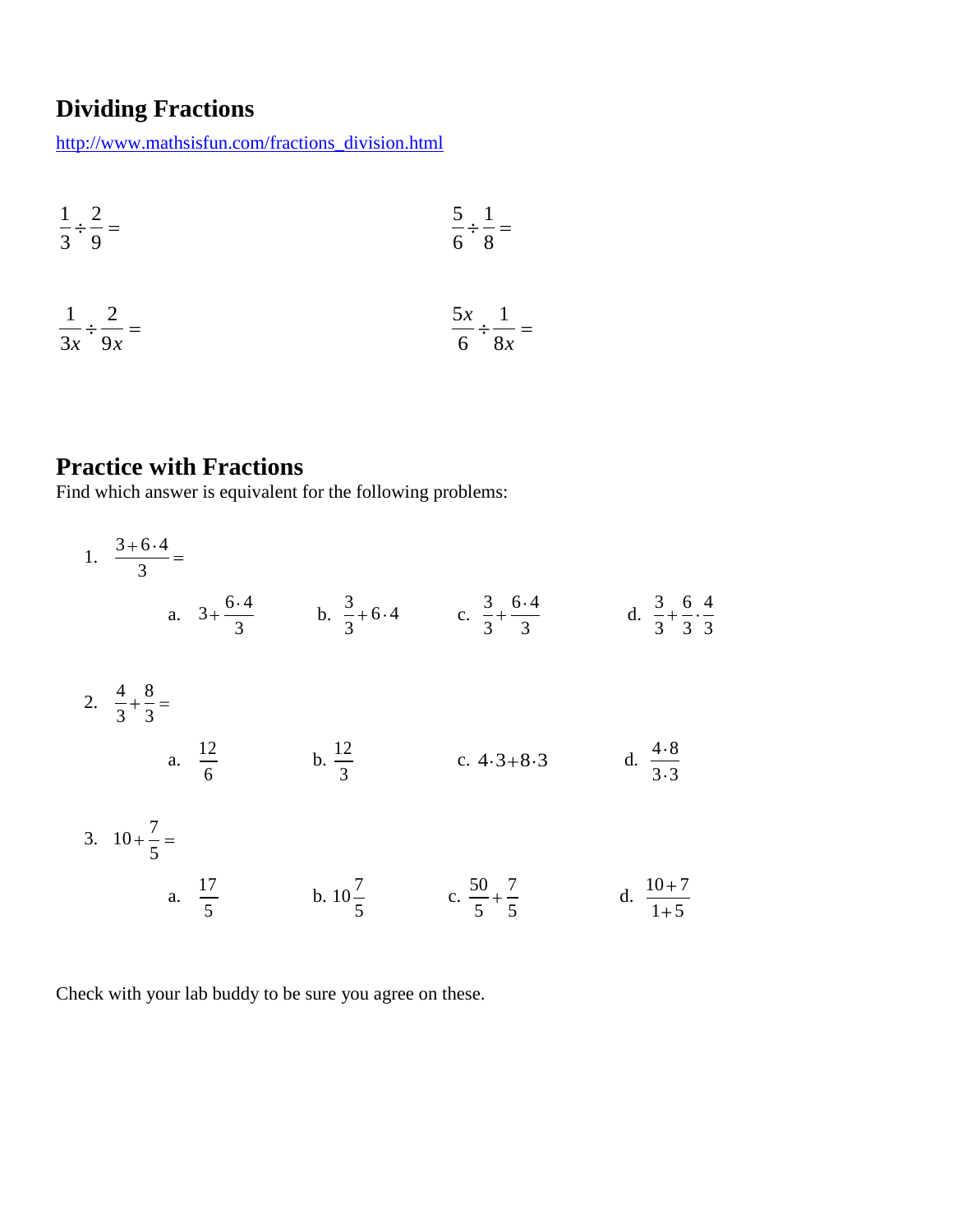#### **Checking Solutions**

One of the great things about factoring problems is that you can check your factorization by multiplying the factors back together.

1. Check to see if the given factorization is correct by multiplying it out.<br>  $a^2 + 2ab + b^2 - 1 = a + b + 1$   $a + b - 1$ 

$$
a^2 + 2ab + b^2 - 1 = a + b + 1 \quad a + b - 1
$$

We can do a similar process when dividing or simplifying rational functions. Say we divide  $36x - 24$  by 4 and get  $9x-6$ . To check if  $\frac{36x-24}{4}$ 4  $\frac{x-24}{4}$  and 9x–6 are the same, we use multiplication. If 36x–24 divided by 4 is 9x-6, then 9x-6 times 4 should be  $36x - 24$ .<br>4 9x-6 = 4 9x -4 6 =  $36x - 24$ 

$$
4\,9x-6\,=4\,9x\,-4\,6\,=36x-24
$$

2. Use multiplication to determine if  $\frac{12x-4}{1}$ 4  $\frac{x-4}{4}$  and  $12x-1$  are the same.

3. Use multiplication to determine if  $6x^2 + 19x + 10$  $2x + 5$  $x^2 + 19x$ *x* and  $3x+2$  are the same.

4. Use multiplication to determine if  $50x^2 - 25x - 7$  $5x + 1$  $x^2 - 25x$ *x* and  $10x - 7$  are the same.